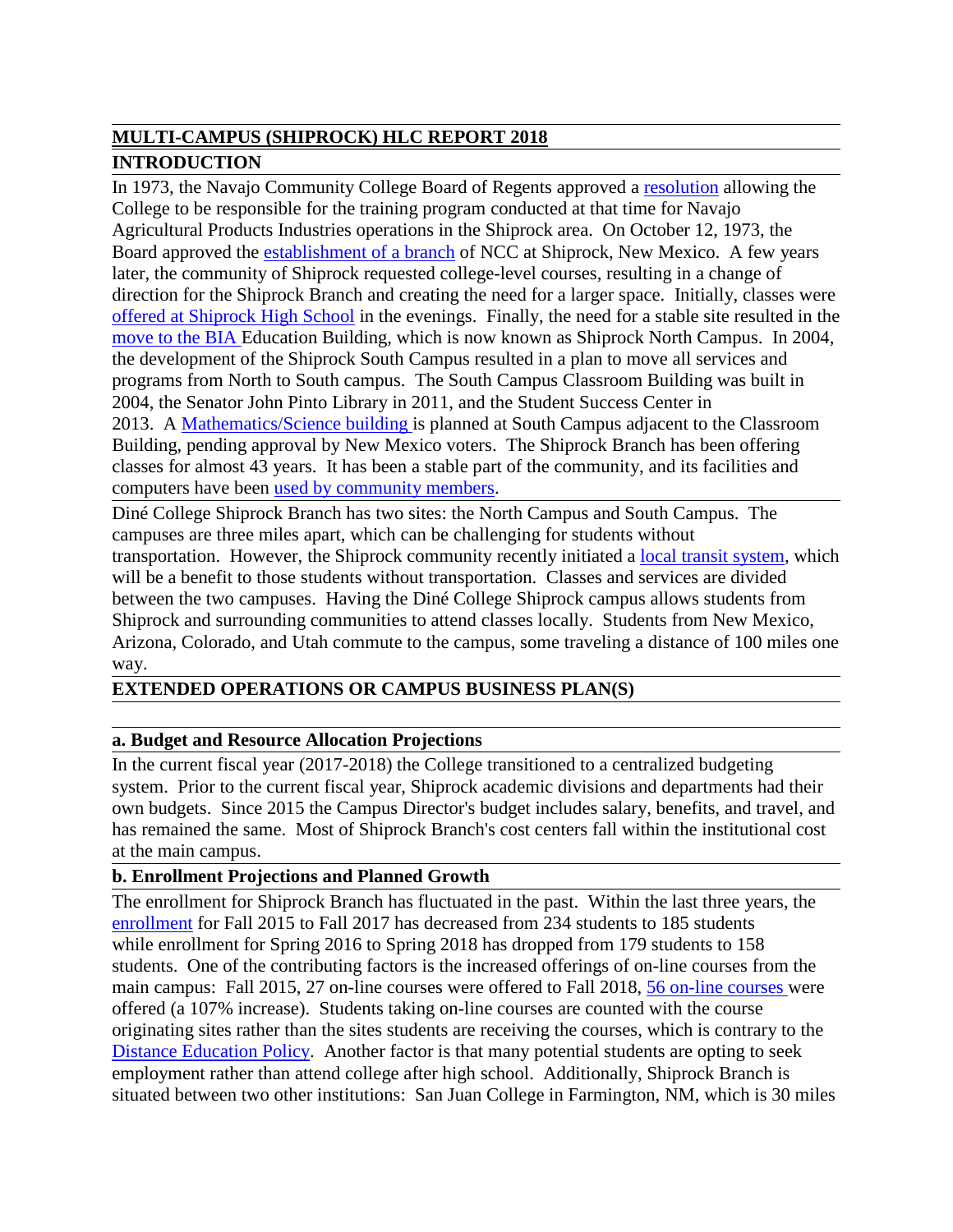east of Shiprock and Navajo Technical University in Teecnospos, AZ, which is 25 miles west of Shiprock. Some students prefer Fort Lewis College in Durango, CO, because of the free tuition waiver for Native American students. Finally, other students are using our Learning Center to access on-line courses from other institutions. We do allow all the students from the above institutions the use of the Learning Center computers when they need to access on-line courses.

Despite the drop in enrollment, the Shiprock Student Recruiter continues planning with Marketing on strategies to increase enrollment. Discussion about Shiprock enrollment is also occurring. Projected enrollment for the upcoming academic years (based on a 5% increase) are as follows: Fall 2018, 194 students; Fall 2019, 204 students; and Fall 2020, 214 students. The Dual Credit Program will offer degree pathways with local high school, which will have a positive impact on our enrollment for the upcoming years. There are 10 high schools within 30 miles of Shiprock Branch.

#### **c. Contractual and Consortial Arrangements**

Dine College Shiprock has two consortial agreements with NIH Bridge Program at New Mexico State University since 1992 and with Tepeyac Consortium, Inc., under the New Mexico Higher Education Department since 2017.

#### **d. Oversight and Governance of the Campus and Explanation of how these link to those of the Institution as a Whole**

The College operates under a centralized system of administrative processes (budgeting, allocation of funds, operational decisions, and so forth). The responsibilities of the Director have changed since 2011, 2015, and 2018. The Shiprock Branch is under the supervision of the Shiprock Branch Director, who works closely with the departments, academic divisions, and the Dean of Student Success. The Branch Director is responsible for assisting Student Affairs with organizing and evaluating programs, projects, and activities, monitoring campus budget and other financial resources, and facilitating communication with the main campus, centers and the community. On February 2018 an Interim Branch Director was appointed by the Provost. The Director met with the Tsaile Supervisors to ensure that the needs of Shiprock are addressed. As seen in the organizational chart, the Interim Director is supervised by the Dean of Academic Affairs, who in turn is supervised by the Provost. The Interim Director has a voice through the Dean of Academic Affairs, who reports information from the Branch to the Provost's council, which is then shared with the President's Executive Team. The Dean of Academic Affairs has regularly scheduled bi-weekly meetings with the Branch and community campuses. The Interim Director also participants in the Shiprock Planning Commission, which develop plans for the community and updates everyone on future projects.

Employees at the Shiprock Branch are supervised by administrators from the Diné College Tsaile Campus. Shiprock Branch faculty were previously supervised by Chairpersons from one of eight divisions (BASET, Fine Arts/Humanities, English, Mathematics, Science/Public Health/PE, Teacher Education, Social & Behavioral Science, and Center for Dine Studies). Recently these eight divisions were consolidated into four schools (STEM, Business/Social Science, Diné Studies/Education, and Arts/Humanities/English) with each overseen by a School Dean.

Shiprock Branch has the following administrators: the Shiprock Branch Director, the Dean of Student Success, the Institutional Grants Office Director, System/Network Administrator, and the Shiprock Branch Librarian.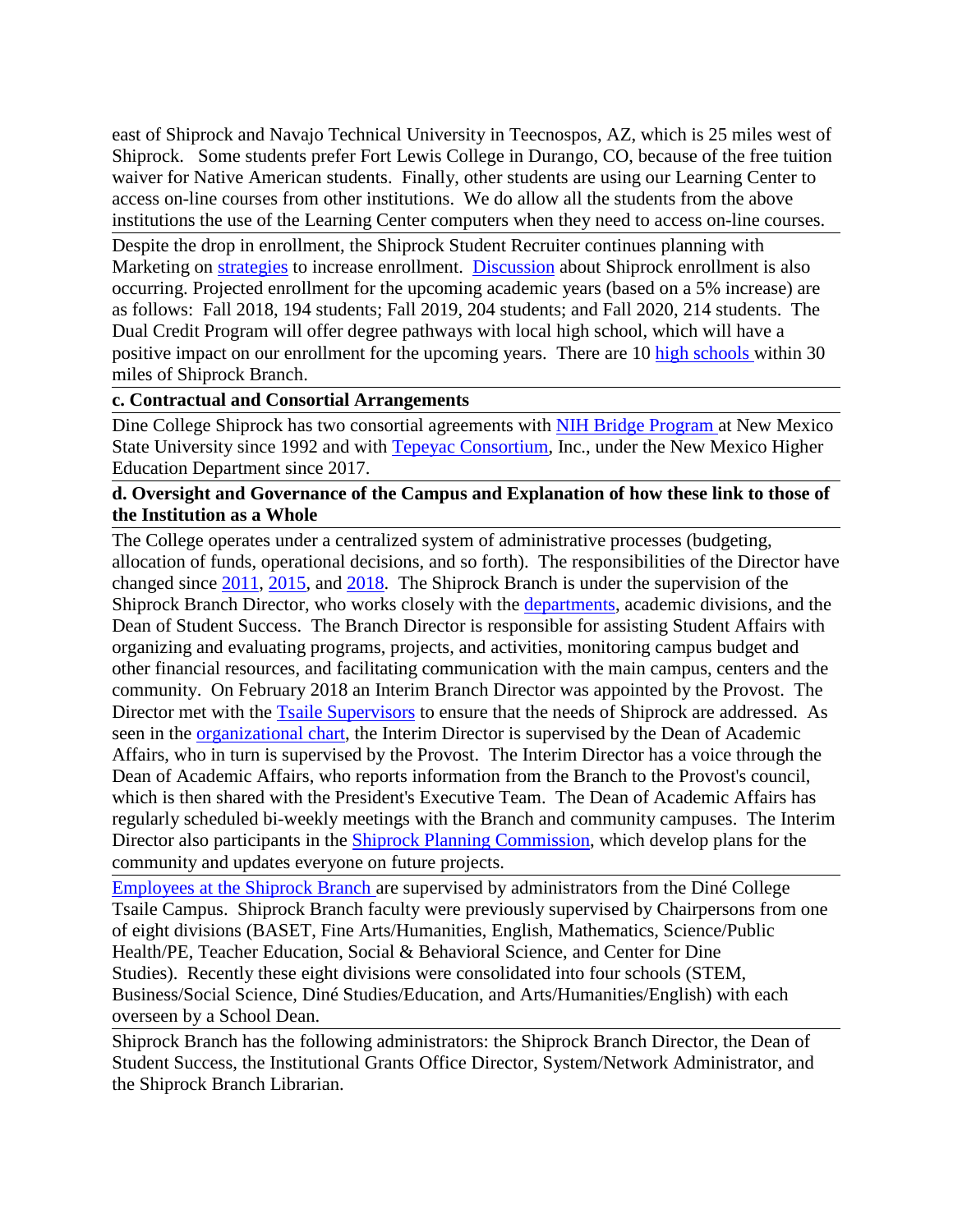# **OPERATIONAL DATA AND RECENT OPERATIONAL REPORTS**

# **a. Enrollment Data by Program/Major/Degree**

From Fall 2015 to Spring 2018, the top five majors declared by Shiprock students were Health Occupations, Business Administration, Social and Behavioral Science, Liberal Arts, and Office Administration, according to the OIPR website. Both faculty and staff advisors work closely with all students, providing support and guidance. The Bachelor of Science in Public Health is primarily offered at Shiprock Branch.

The top five degrees awarded at the Shiprock Branch are as follows: AA Social & Behavioral Science; AS Health Occupations; CT Public Health; AA Liberal Arts; and AA Business Administration. The **Academic Standards Committee** verifies that students meet all requirements for graduation.

# **b. Financial, Technological, and Physical Resources**

*Facilities and Technology*

The Shiprock North Campus has three general classrooms, five science labs, one

biology classroom, three adult education classrooms, a testing room, a computer math lab, a student lounge with computers, a distance education classroom, a conference room, a weight room, and a gymnasium.

The Shiprock South Campus has four general classrooms, one specialty classroom, two computer labs, a student lounge, and one distance education classroom.

The John D. Pinto Library has one lecture hall (auditorium), one computer lab, one classroom, one meeting room, a story-telling room, and three study areas for students.

The **Student Success Center has a study center with computers.** 

The following is based on the 2015 Shiprock Master Plan Initiative: The New Mexico Infrastructure Capital Improvement Plan (ICIP) is a plan that establishes planning priorities for anticipated Capital Projects, which is coordinated by the state. Shiprock Branch has listed the following priorities: South Campus Classroom roof repair; South Campus landscaping project, Student Union Building, Administration Building, to name a few. These are also included on the College's Capital Improvement & Investment (CIIP) Plan.

All buildings at both campuses are wired and students have access to wireless Internet. The Shiprock Branch Information Technology Department has three employees: a System/Network Administrator and two Computer Technicians. Faculty, staff and students who have issues with hardware or software can request assistance using the on-line IT Help Desk. The IT staff use remote trouble shooting to assist faculty and staff, if needed via Team Viewer.

The South Campus has farm land totaling 240 acres, which is used for research by the Tsaile Land Grant Program. Diné College is a Land Grant Institution.

Faculty and staff housing is available for Shiprock personnel, with faculty given priority.

# **EDUCATIONAL OFFERINGS AND RELATED INFORMATION**

# **a. Course, Program, and Degree Offering**

The Curriculum Committee (CC) in conjunction with the Provost oversees all curricula of the College, including Shiprock Branch. The CC is comprised of faculty representatives from the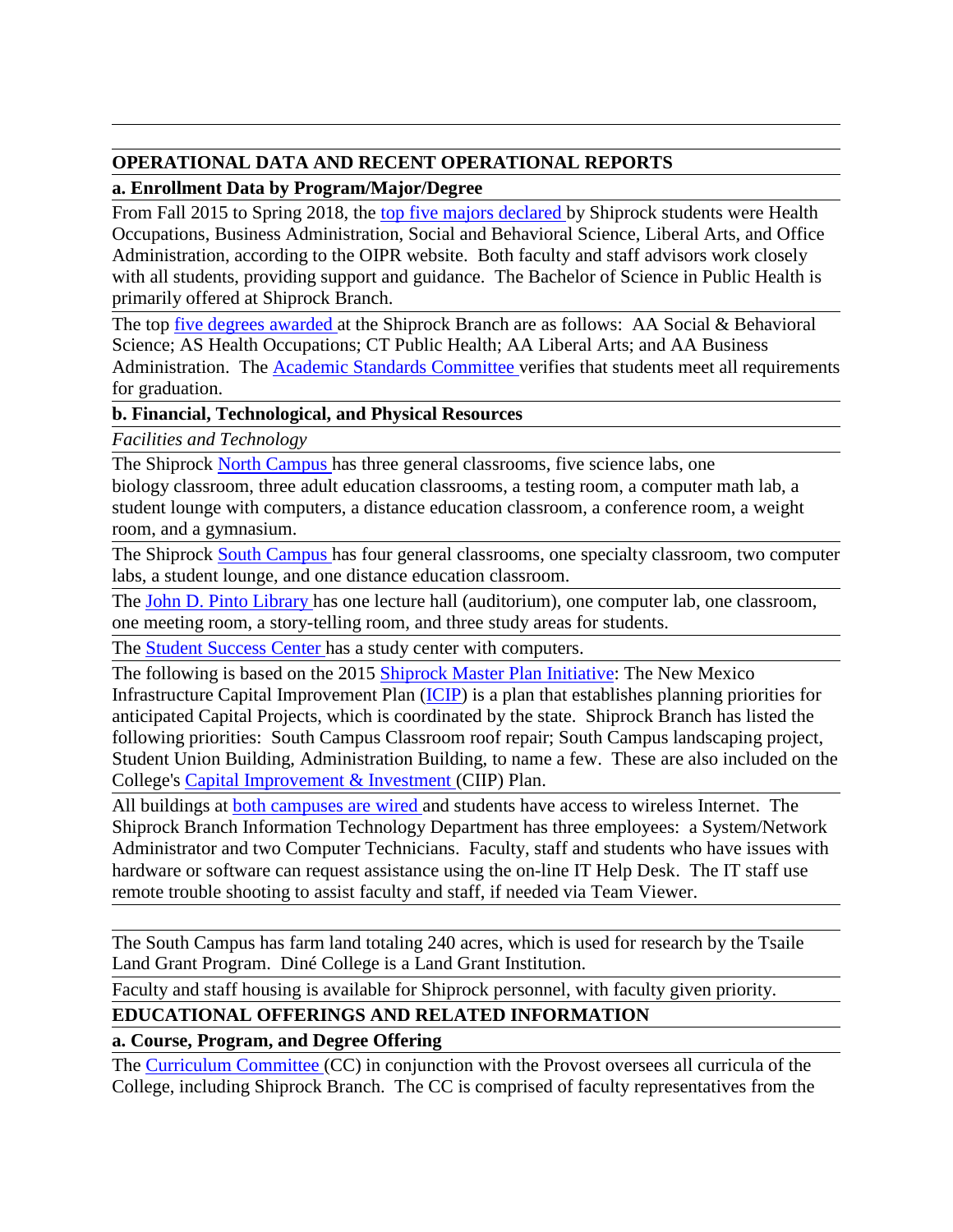four schools. According to the Curriculum Committee website, the CC makes recommendations on all matters concerning:

- 1. New courses and programs
- 2. Course and program modifications
- 3. Appropriateness and quality of the curriculum taught by DC faculty

The CC has representation from each of the four Schools, although most of the representatives are from the Tsaile Campus.

The School Deans and faculty determine which courses to offer in Shiprock whether face-to-face or via distance education. The Shiprock Branch director may recommend courses based on the draft copy of the schedule. The final course schedule is posted on the College's website, which can also be printed.

### **b. Representative Samples of Curricula and Syllabi**

The faculty at Shiprock Branch follow the standard curricula and syllabi template approved by the Curriculum Committee.

### **c. Catalog and Course Bulletins**

The College publishes one standard catalog for all sites to ensure that information about the college is consistent and accurate. The catalog is also downloadable from the College's public website.

### **d. Promotional and Recruitment Materials**

The Office of Marketing provides direct support in advertising to enhance the image and awareness of Shiprock Branch. The Shiprock Student Recruiter participates in monthly marketing meetings to ensure appropriate representation of Shiprock. Although materials for promoting the college and recruiting are developed and printed in Tsaile, the Student Recruiter will use general college brochures but will elaborate specifically on Shiprock services and offerings.

# **e. Student Voice**

During the last weeks of the semesters, students complete Instructor/Course evaluation forms to assess the quality of the instruction they received. The results of the evaluation are shared with the Provost and the School Deans who review the results with the individual faculty. Moreover, students who have complaints can complete a Complaint Form, which can be retrieved from any of the Student Affairs staff. The forms are then routed to appropriate personnel based on whom the complaint is against, for example, student-to-student complaints are handled by the Counselor; student-to-staff complaints are handled by Human Resources; and, student-to-faculty complaints are handled by the School Deans. The Student Activities Coordinator has set up Suggestion Boxes at North and South campuses for student input, which is aggregated then shared with the Shiprock Branch support staff for appropriate action. Shiprock support staff meet every Monday morning for three hours to discuss weekly plans, issues, and updates.

# **HUMAN RESOURCES**

Human Resource is centralized and located at the main campus in Tsaile. The Shiprock Branch provides a furnished office with IT and other services for the HR Director at North Campus. Supervisors at the Shiprock Branch develop and complete Request for Personnel Action Forms (RPAF) for any new or vacant positions in their areas. These forms require the following information: position title, account number, supervisor, role of the position, essential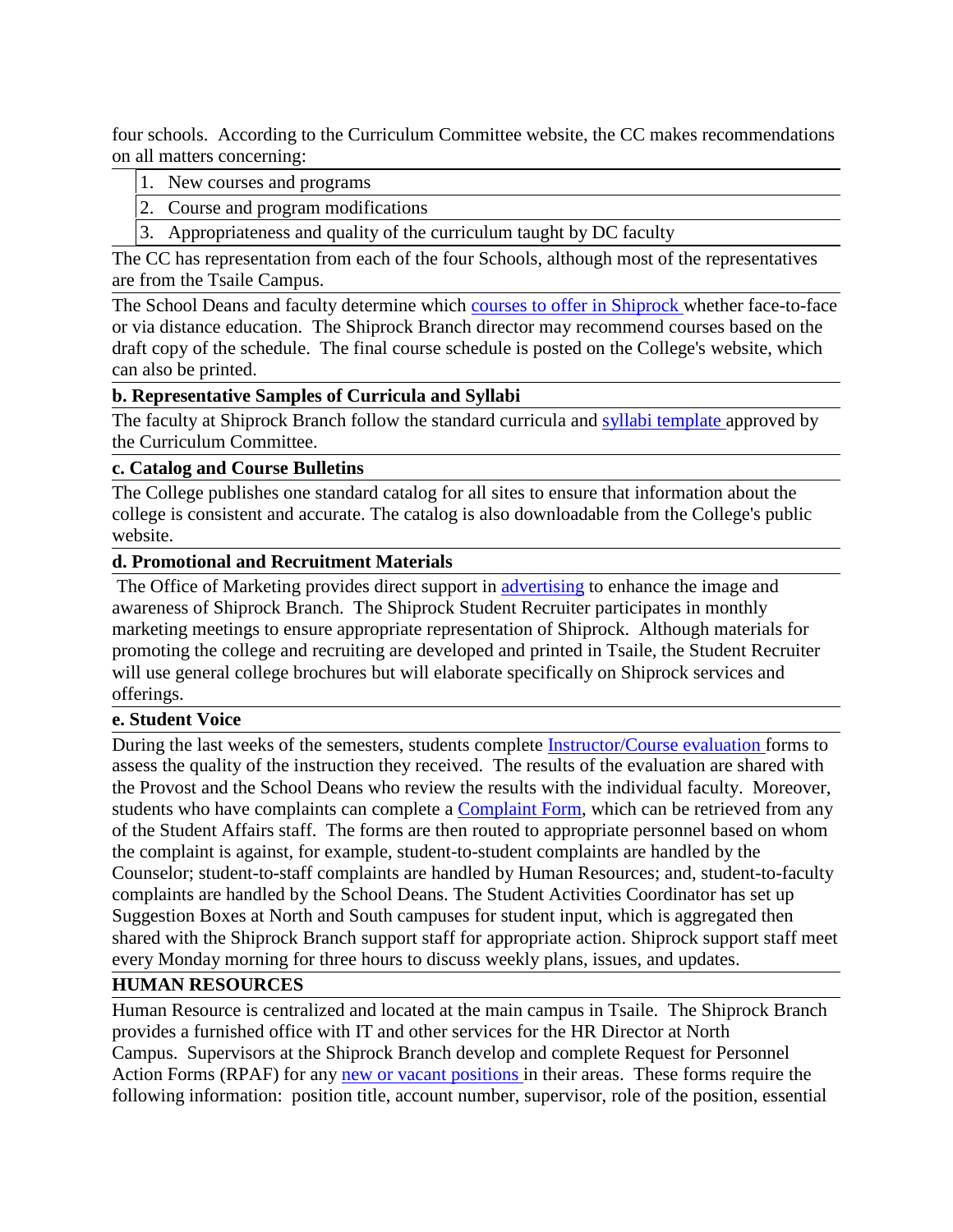functions and responsibilities, necessary experience, educational requirement, and skills. The completed form is sent to the immediate supervisor and to Human Resources for review and to ensure consistent procedures are followed for hires. Then upon approvals, a pool of qualified applicants is identified and the Office of Human Resources will contact the supervisor for recommendations of possible interviewing committee members. After a recommendation from the committee is made and the supervisor concurs, all documents are returned to Human Resources for review. The supervisor is responsible for orientation, evaluation (both probationary and annual), and training of the new employee. HR is responsible for offering professional development, cultural awareness sessions, and campus housing, if needed. Staff may also take advantage of the educational benefits offered by the College. Employees are encouraged to attend regional and national conferences in their professional disciplines.

### **a. Staff Dedicated to the Campus**

The Shiprock Branch employs 51 full-time administrative and classified staff. Staffing covers all facets of the campus to ensure it runs efficiently and effectively and serves the needs of the students who attend classes and the community members who visit our campus.

# **b. Faculty Dedicated to the Campus and their Credentials**

These Shiprock Branch faculty (15) represent the following Schools:

| <b>School</b>                                        | <b>Fulltime Faculty</b>       |
|------------------------------------------------------|-------------------------------|
| Science, Technology, Engineering, and<br>Mathematics | Mark Bauer, Ph.D.             |
|                                                      | Kathryn Hartzell, Ph.D.       |
|                                                      | Michael Begaye, Ph.D.         |
|                                                      | Christopher Guyer, M.S.       |
|                                                      | Vali Manavi, M.S.             |
|                                                      | Dennis Price, B.S.            |
| <b>Business &amp; Social Science</b>                 | Gloria Price, M.V.E.          |
|                                                      | Juanita Fraley, M.B.A.        |
|                                                      | King Mike, M.B.A.             |
|                                                      | Dawn MacDonald, M.S.W.        |
| Arts, Humanities & English                           | Haesong Kwon, Ph.D.           |
|                                                      | Vernon Ng, M.A.R.             |
|                                                      | Gerald Himmelreich, M.F.A.    |
| Diné Studies and Education                           | Martha Austin-Garrison, M.Ed. |
|                                                      | Herbert Benally, Ph.D.        |

#### **c. Other Faculty and Staffing**

The Shiprock Branch employs 3 adjunct faculty should the need arise.

# **STUDENT AND FACULTY RESOURCES AND SUPPORT**

#### **d. Materials indicating Access to Appropriate Student Academic and Support Services**

These following services are available to students at the Shiprock Branch:

Placement Testing (Classic ACCUPLACER) is administered to all new incoming students and transfer students, who have not taken college-level reading, writing and/or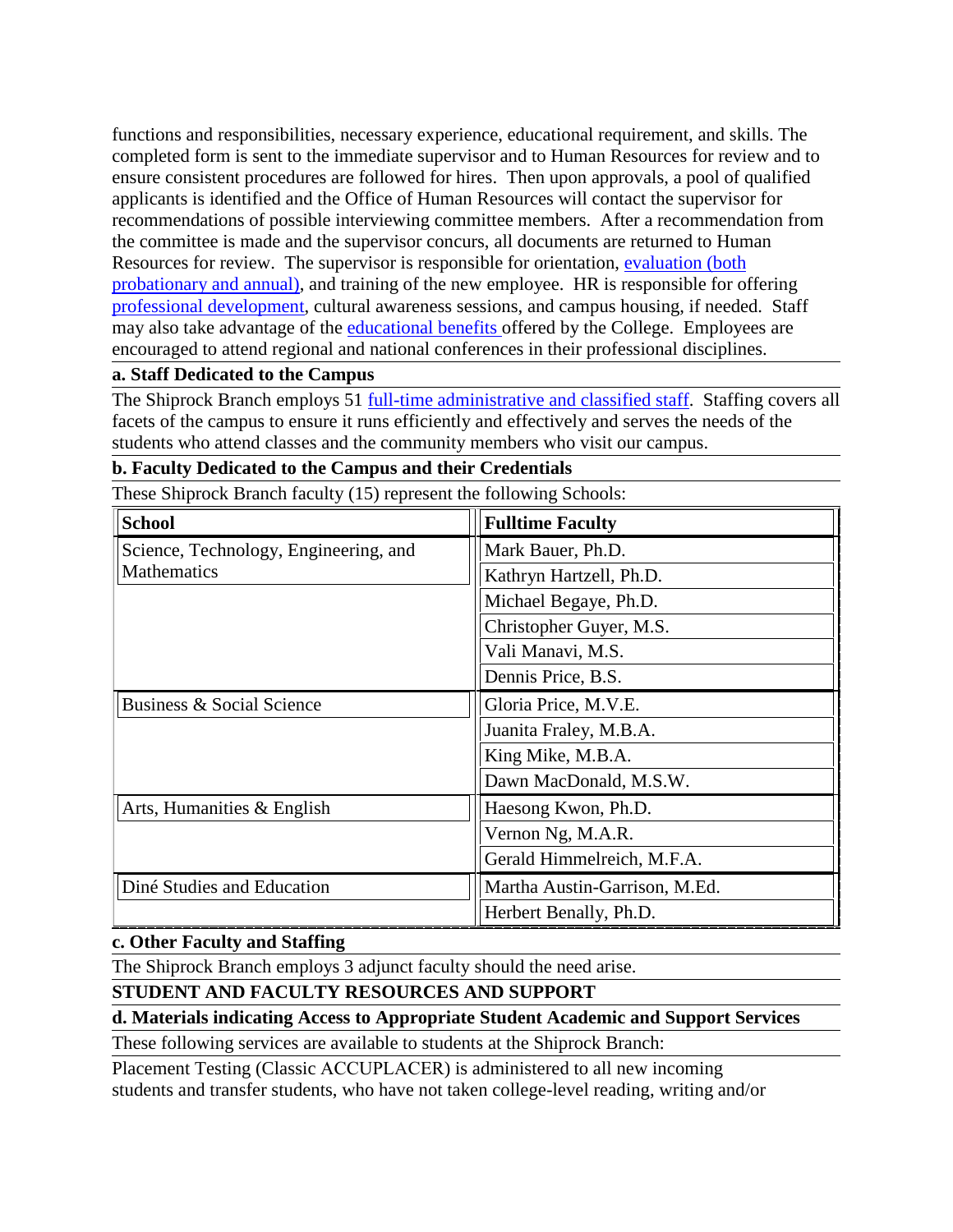mathematics. Students are expected to accept the courses in which they place. The cut-off scores are the same throughout Diné College. Students also enrolling into a Navajo Language course must take the Diné Language Proficiency Test. Copies of the students' test results are given to the students, shared with advisors and entered onto EX Jenzabar, the college's student information system.

Advisement is offered to all students enrolling into the college. Advisors are assigned based on the degree selections of the students. After meeting with students, the advisors would give all students hard copies of their degree checklists. Important notes from the advising session are entered onto the "Who's Next" system and on Jenzabar EX, the College's student information system. Hard copies of advisee folders are kept centralized should the students' advisors not be readily available.

The College Success Coordinator works closely with students on academic probation or students returning from academic suspension. The Coordinator establishes contracts with clear expectations for each student that must be followed. These expectations may include tutoring, counseling, disability services, and/or regularly scheduled meeting with the Coordinator. A Progress Report is completed.

The Disability Coordinator advises students who voluntarily disclose disabilities. The Coordinator provides students with accommodations, which the students then share with the faculty. The Coordinator schedules periodically meetings with the student to assess the accommodation plan and modify if needed.

Veterans Services is overseen by the Disability Coordinator. Students who are veterans are advised by the Coordinator, who certifies veterans' eligibility.

Counseling services include individual and group counseling sessions, guidance and consultation, workshops, and summer college access for high school students. The Counselor uses a process map to aid in types of services to provide. If students need more services for mental health needs, referrals are given to outside agencies. An extensive resource book that covers services in the region is available for students.

Tutoring is overseen by the Learning Center Manager, who is responsible for hiring both professional writing and mathematics tutors and peer tutors based on subject needs of students. Tutoring schedules are posted throughout North and South Campus at Shiprock Branch and on the South Campus Facebook page. The Learning Center is located at the Student Success Center (South Campus) and the Math Lab at North Campus. The tutors collaborate with faculty to determine needs of students or identify students needing tutoring services. All tutors are required to develop and present academic workshops to students. The Professional Writing Tutor provides on-line tutoring.

The Cashier accepts cash, checks and credit cards for payments from students. Those students who have a bill of \$150 or less can enroll into the college. The Cashier is located at North Campus; however, students at South Campus can pay using the on-line billing or call the cashier to pay using a credit card.

The Bookstore sells snacks, Diné College merchandise, school supplies, Native American books, and a variety of other items. Students purchase college textbooks using Follett or other on-line textbook services, such as Amazon. No instructional textbooks are sold in the Bookstore.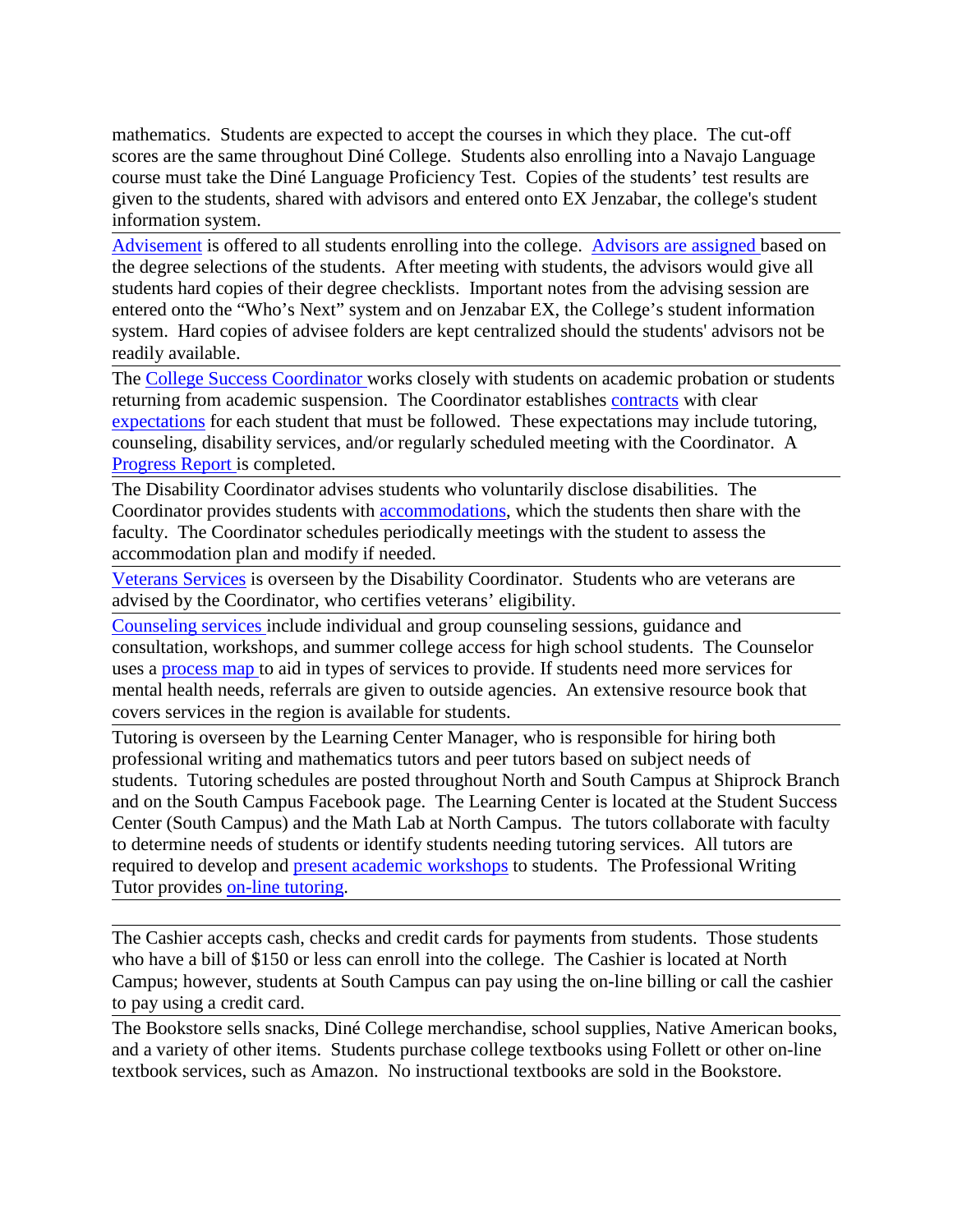Student activities are coordinated by the Student Activities Coordinator, whose office is at North Campus. The Coordinator issues student ID cards and oversees the use of the gymnasium and the weight room. The Coordinator emails a calendar of activities to the Shiprock faculty and staff every month. Copies are shared with students. The Coordinator oversees the student lounges at both North and South Campuses and a small computer lab at North Campus.

Student Recruiter meets with faculty and staff to get updated information on services and academic programs to ensure current and accurate information is distributed to the community and local high schools. The Student Recruiter collaborates with the student support staff in providing outreach to the local elementary schools by simulating to 5th graders the total college experience on campus: applying to college, enrolling into classes, and graduating with certificates acknowledging their participation in this activity.

Safety and security services: the Branch has four full-time security officers who are scheduled throughout the week at both campuses for the safety of the faculty, staff and students. The security officers are on call during the weekends. Each carries a cellphone for immediate contact during emergencies. The College also has an emergency system connected to all office phones to notify the campus during dire situations. The Shiprock Branch Director and a security officer are members of the Campus Safety and Emergency Response (CSER) Committee sanctioned by the College President since 2016. One of the Shiprock Branch security officers is the chair of the CSER.

Adult Education Program is available for anyone needing a high school equivalency certification. The program is free and is funded by the New Mexico Higher Education Department though the Adult Education Division in Santa Fe. The number of students enrolled into the AE Program by program year (from July to June) are as follows: PY2016 enrolled 79 students with 21 graduates; PY2017 enrolled 97 students with 17 graduates; and PY 2018 enrolled 74 students with 19 graduates.

The HISET, a high school equivalency test, is administered to students wanting to earn HSE certification in New Mexico. Since January 2014 to July 2018, the HISET has been administered to 363 examinees with 271 graduates earning their New Mexico high school credentials - a 74.7 percent passing rate! This includes examinees from New Mexico, Colorado and Arizona.

# **b. Evidence of Access to Academic and Other Student and Faculty resources**

#### Library

The library services both Dine College and the local communities. The computer lab with 24 seats is popular among students and faculty as a classroom. Ten computers assigned for community patrons are heavily used. College, community, and student groups frequently use the library auditorium free of charge. Library outreach programs on summer reading, STEM, health and wellness have become popular among children and youth. Library holdings include a comprehensive collection of Native American, children's, young adult, and leisure reading books, and award winning movies. Senator John Pinto Library is a safe and comfortable place for Dine College students and Shiprock community alike. The library staff assist faculty and students with research needs and will conduct library instruction sessions in classes, when requested by faculty.

Classroom and Laboratories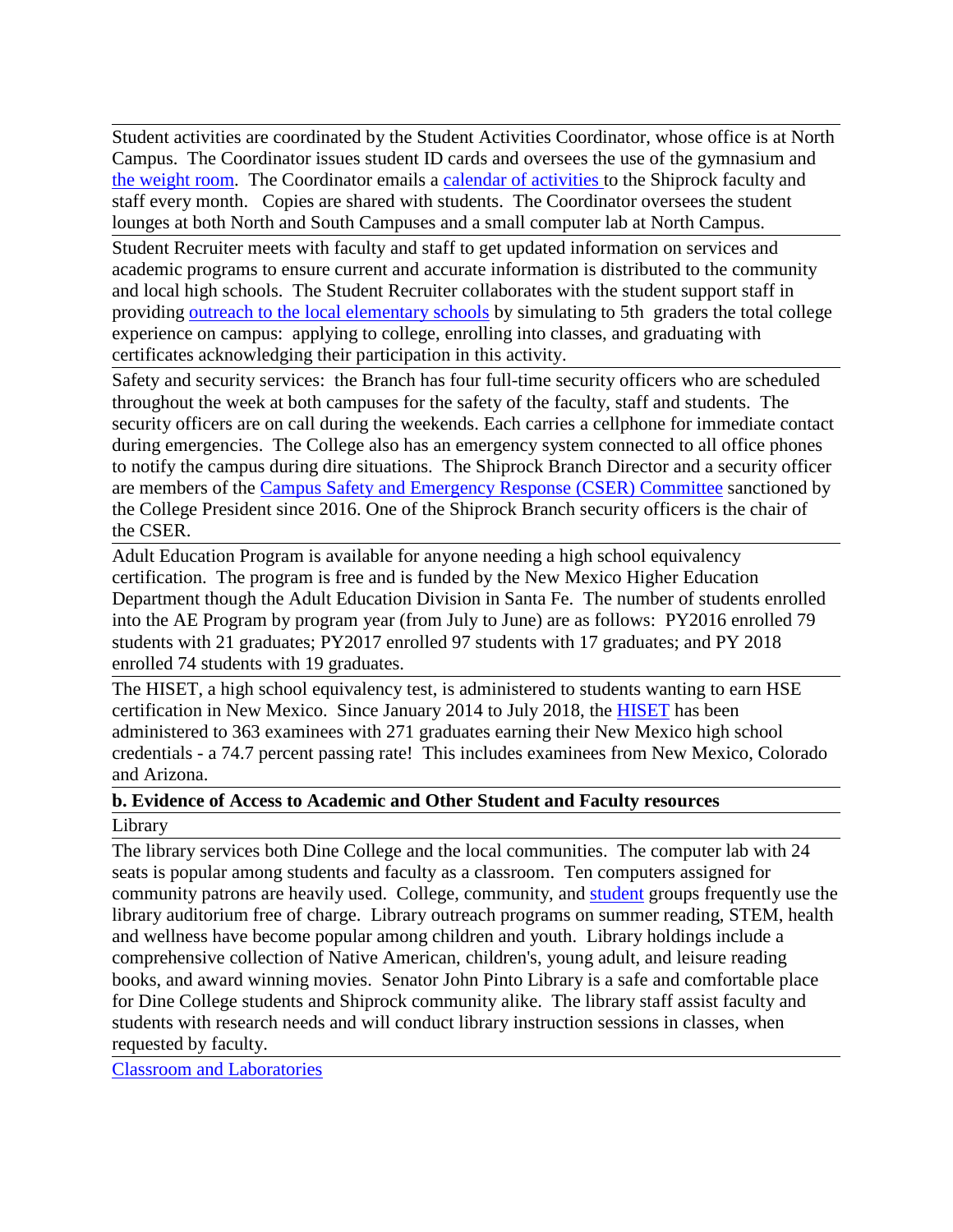The Shiprock Branch has eight general classrooms, five science labs, two specialty classrooms (for cultural arts and biology instruction), two distance education classrooms, and three computers labs used primarily for instruction in business, math, and Dine language.

## **Workshops**

The Counselor, Academic Advisor, Student Recruiter, and the College Success Coordinator offer workshops to students on topics ranging from time management, "what's your reality," mental health movie themes, aromatherapy, stress management, and so forth. The Learning Center manager and professional/peer tutors offer academic workshops on topics ranging from using MLA/APA citation styles, math topics, Blackboard/email workshops, brainstorming, how to prepare for tests, test prep for Accuplacer, and so forth.

#### Financial Aid

Financial Aid is offered to all students who are eligible. The staff in this office work one-on-one with students throughout the financial aid process. The staff conducts workshops to educate students on the financial aid eligibility and expectations. Recently, the college purchased FA software, called Netpartner, to eliminate paperwork and make the process of checking on their financial aid status, etc., more student friendly. The number of students awarded financial assistance for AY2017 was 116 students and for AY2018, 188 students.

#### New Student Orientation

New Student Orientation (NSO) is offered in mini-sessions that provide pertinent information on the services that are available. During the mini-sessions students are given copies of the current College Catalog and Student Code of Conduct. In place of the general NSO, a "Meet and Greet" is scheduled in which staff from various college offices and services set up tables to meet students and share information. This is also a time for faculty to meet with students individually to discuss academic programs and expectations.

#### Student Referrals

Referral forms are available to faculty and staff. However, most faculty members prefer to call or email the support staff when referring students. All course syllabi include information on the support services available to students. Students are also welcome to walk in to see the counselor, disability coordinator, or other support staff.

#### **c. Admissions, Enrollment, Placement, i.e., student enrollment/advising/success services**

To apply for admissions, students have the option of completing the paper or the on-line admissions application. Once all necessary documents have been submitted, an ID number is assigned allowing the student to proceed with the steps of registration. Once registration forms are given to the students they are directed to the Learning Center Manager for the Placement Testing. After test results are explained, the student is referred to either a staff or faculty advisor. All new students must meet with the Academic Advisor or their assigned advisors. All students are given copies of completed degree checklists.

#### **EVALUATION, ASSESSMENT, AND IMPROVEMENT PROCESSES**

### **Evaluation, assessment and improvement process (for the campus, its processes, its staff and faculty, its offerings, student learning, persistence, and completion)**

Evaluation and assessment of student learning is consistent across the College. Faculty assess student learning through a variety of ways. The Shiprock Branch hosts the Intercampus Assessment meetings twice per year. Academic program reviews are scheduled with each School